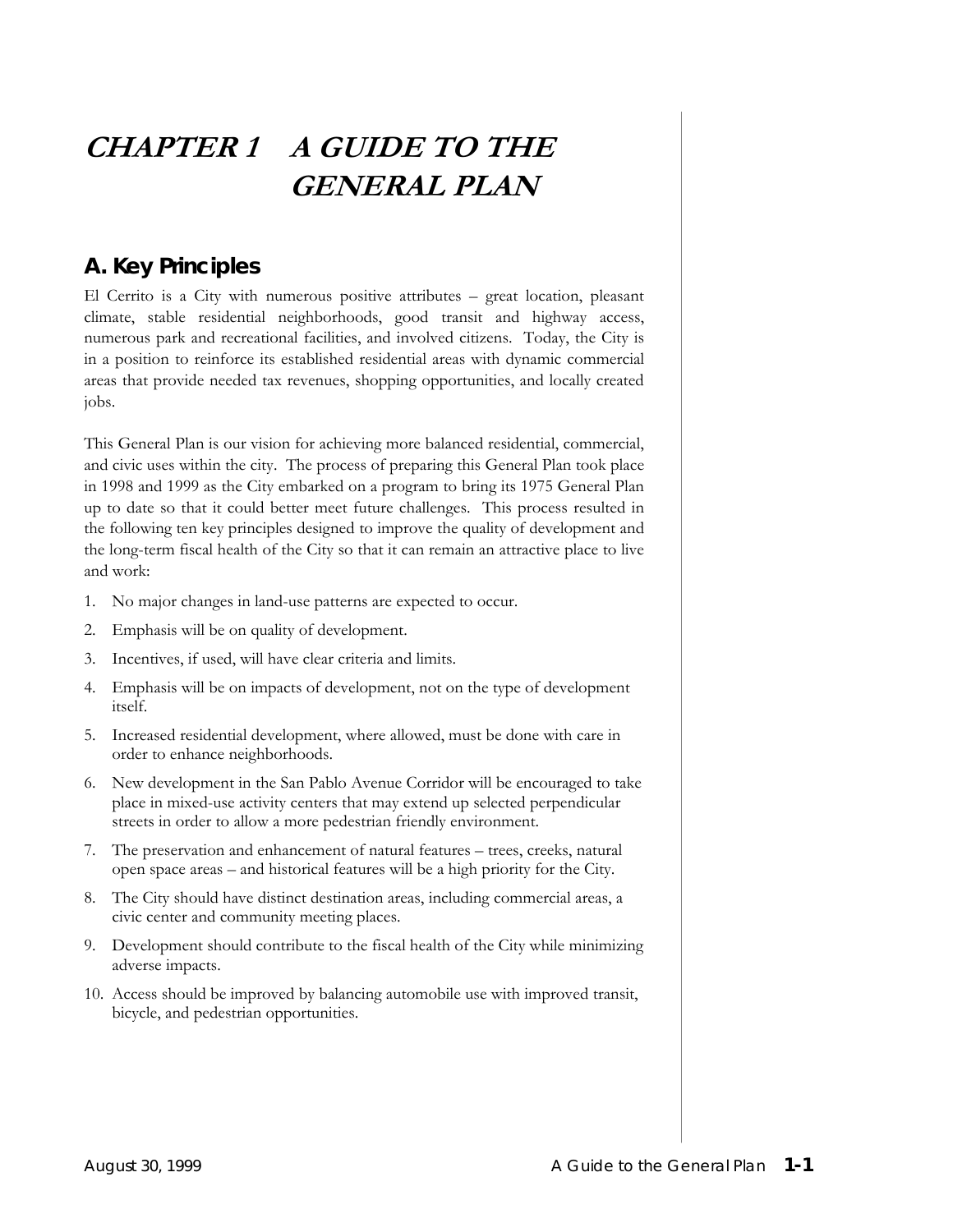# **B. Organization of the Plan**

The General Plan is organized into chapters, with several appendices containing technical or explanatory materials:

- Chapter 1 (this chapter), A Guide to the General Plan, provides an introduction to the General Plan and a brief summary of how it was developed.
- Chapter 2, Strategic Approach, focuses on the small number of strategic actions that will ensure the achievement of this General Plan's primary goals and policies.
- Chapter 3, Planning Background, summarizes background information on the City of El Cerrito, which is useful in understanding the context of the General Plan.
- Chapter 4, Community Development and Design, addresses land use, community design, housing, and growth management. The section on land use contains the future land use plan map and a description of the land use categories used in the plan.
- Chapter 5, Transportation and Circulation, addresses the movement of people and materials by transit, automobiles and trucks, bicycles, and walking.
- Chapter 6, Public Facilities and Services, deals with three topics: parks, recreation and open space, non-residential civic and community facilities, and public services and infrastructure.
- Chapter 7, Resources and Hazards, addresses natural and historic resources in its first major section. The natural resources discussion includes wildlife, air quality, and storm runoff. The second major section addresses hazards – geologic hazards, fires, flooding, and noise.
- Chapter 8, Putting the Plan to Work, addresses how the Plan can be used as an effective management tool to achieve its goals.

Chapters 4 through 7 set forth goals and policies that address specific planning issues. These goals and policies are preceded by a discussion of relevant background information and trends, and followed by implementation strategies.

The appendices contain additional information, including a glossary of planning terms. The list of appendices is contained in the table of contents.

# **C. What is a General Plan**

### *Purpose and Approach*

The El Cerrito General Plan sets forth the City's policies regarding the types and locations of future land uses and activities. It describes the desired character and quality of development as well as the process for how development should proceed.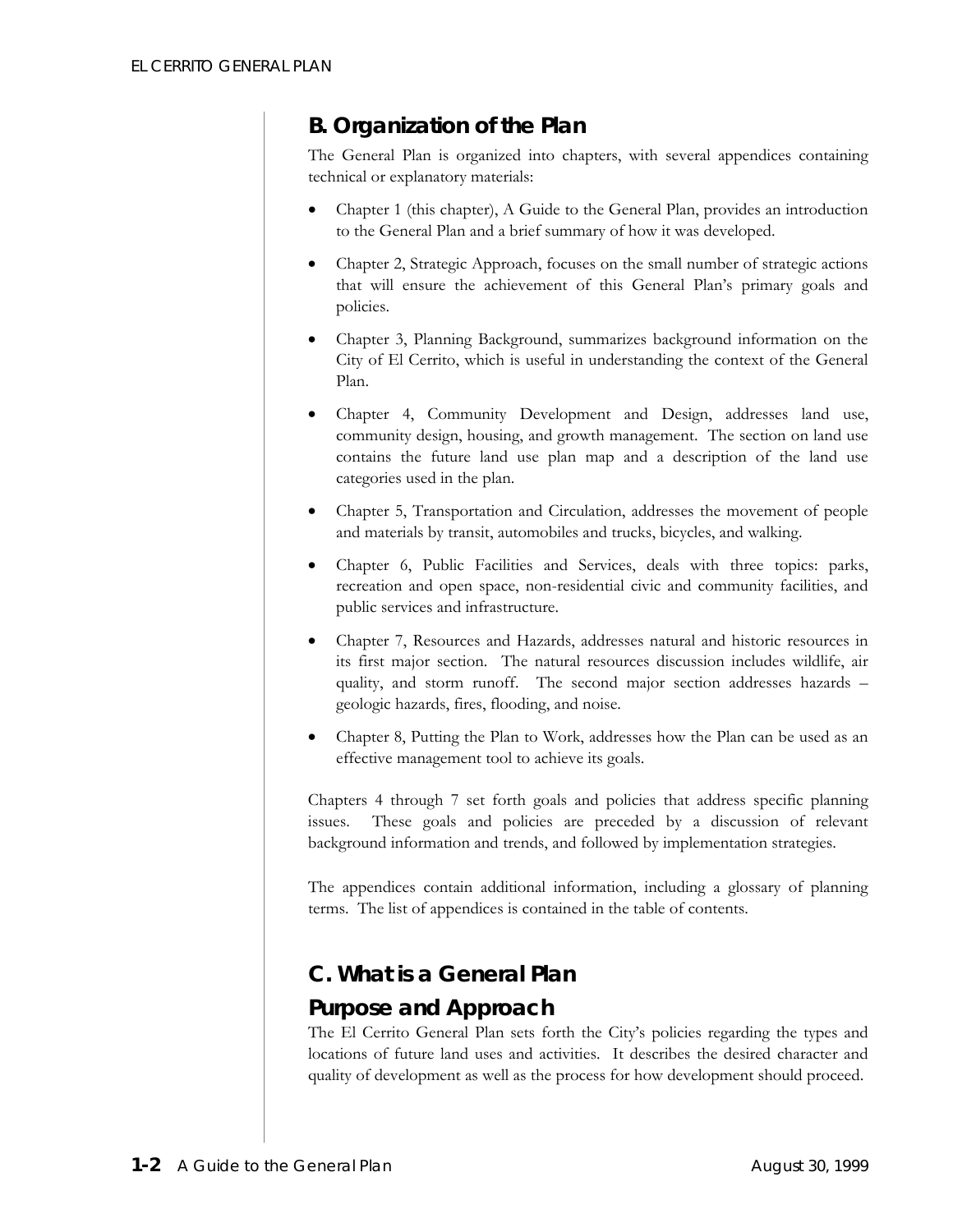While this General Plan can address many City issues, factors beyond El Cerrito's control have significant influence over its future land use and development patterns:

- Market forces play an important role in determining what types of uses are economically feasible and, therefore, built.
- Land use and transportation decisions in other cities and counties, and by state and regional agencies, affect El Cerrito.
- Our system of property rights places certain limitations on what cities can do in prescribing future land uses.
- California environmental law requires that we designate land uses in accordance with available infrastructure capacity (streets, sewer, water, natural resources, etc.).

Thus in creating this General Plan, El Cerrito went through a process that ascertained the community's values for future land uses and activities, and balanced these values with market factors, city revenues, environmental constraints, and private property rights.

The El Cerrito General Plan reflects the aspirations and values of El Cerrito's residents and their elected representatives. The City Council and Planning Commission will use the Plan in considering land use and planning-related decisions. City staff will use the Plan on a day-to-day basis to administer and regulate land use and development activity. Citizens can use the Plan to understand the City's approach to regulating development, protecting resources, and upholding community values.

### *Goals, Policies, Implementing Measures, and Strategies*

The El Cerrito General Plan is based on the key principles described in the first section of this chapter. Those key principles provide the foundation for the Plan and strategic direction for the goals, policies, and implementation strategies that form the core of the Plan.

The following definitions will help readers understand and distinguish between these important components of the General Plan:

- **Goals** are general statements of values or aspirations held by the community. Because goal statements are general in nature, they tend to have broad community support and are not typically controversial.
- **Policies** are more precise expressions about how a particular goal will be interpreted or implemented. Policies may include guidelines, standards, maps, or a combination of these components:
	- **Guidelines** are policy statements that provide a set of detailed instructions about how to conduct some aspect of land use regulation.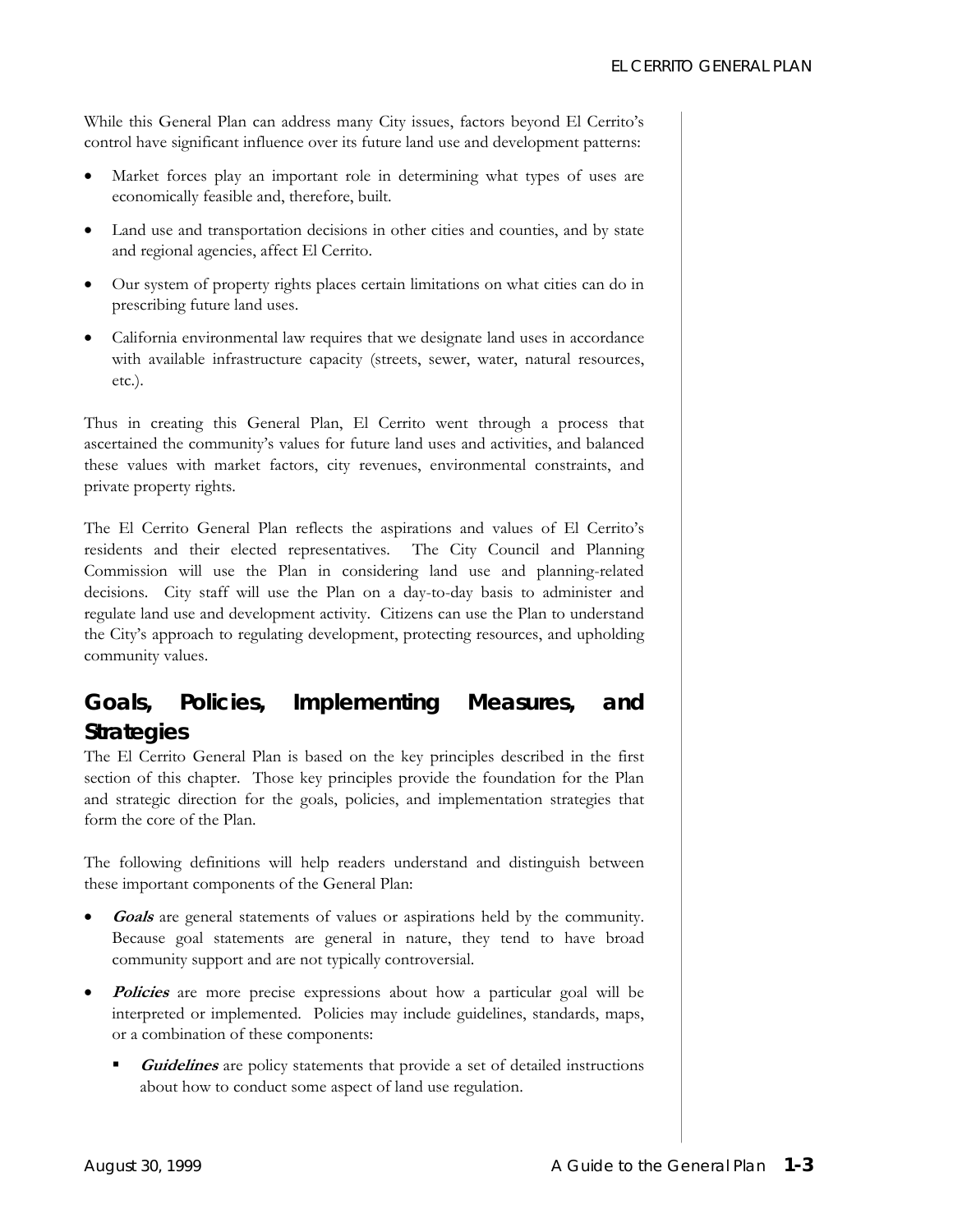- **Standards** are policy statements that include a specific, quantified measure of performance.
- **Maps** are graphic expressions of policy, typically showing geographic base data and thematic information.
- **Implementing Measures** are actions the City takes to put the goals and policies into practice. These might include ongoing programs sponsored by the City (e.g., road maintenance); discrete, time-specific actions (e.g., widen the sidewalks in a particular area); or further planning actions (e.g., develop a design plan or enact an issue-specific ordinance).
- **Strategies** are a compilation of implementing measures, intended to focus efforts on a limited set of action items that are essential in realizing the vision expressed in the General Plan. Because of their importance, these strategies are presented in a separate chapter, Chapter 2, of this Plan.

#### **Key to Goal and Policy Identifications**

| Chapter 4 | $LU =$ Land Use                                    |
|-----------|----------------------------------------------------|
|           | $CD =$ Community Design                            |
| Chapter 5 | $T = T$ ransportation                              |
| Chapter 6 | $PR =$ Parks and Recreation                        |
|           | $CF =$ Community Facilities, other than recreation |
|           | $PS = Public Services$                             |
| Chapter 7 | $R = Natural and Historic Resources$               |
|           | $H = Hazards$                                      |

# *Updating the General Plan*

Periodically, California cities must update their general plans to conform to changes in State law and other legal requirements, and to reflect changes in the land development patterns since the last plan was adopted. In addition, conditions and assumptions, which form the basis of any plan, can change due to changes in population, economy, development in surrounding cities, and other factors.

The General Plan adopted in 1975 presented a coherent and logical approach to development in the City. It has served the community well and, together with the numerous useful ideas presented during public meetings, has been the basis for the update process that produced this General Plan.

Since the preparation of the 1975 General Plan, many changes have occurred that affect it. For example:

- The computer revolution has created new businesses and new demands for land uses that could not have been anticipated in 1975. Also, there has been a reduction in traditional manufacturing and industrial uses.
- Retail trends have changed the way people shop, including the decline of the classic commercial strip and the rise of "big boxes" (like Target and Home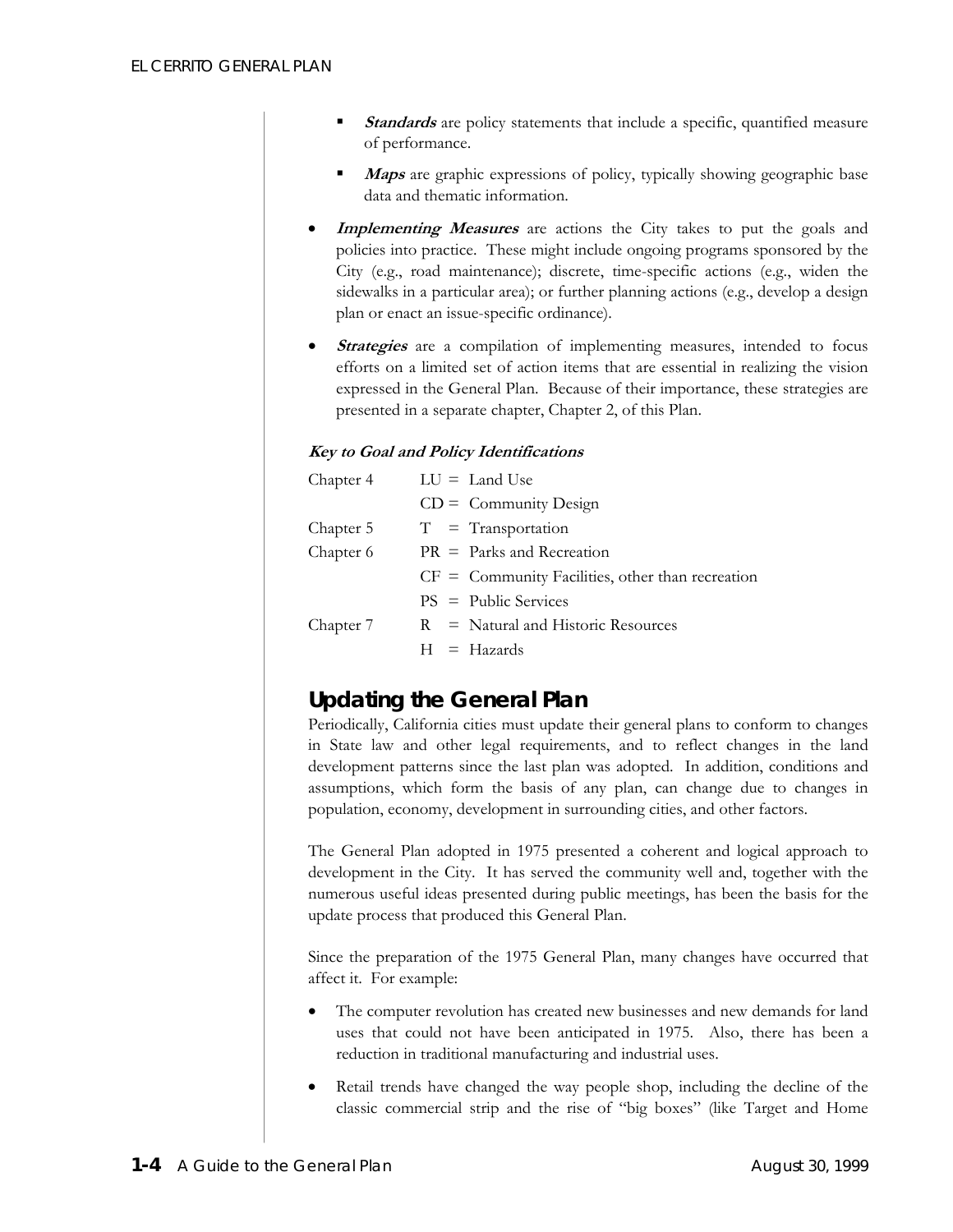Depot), factory outlets, and places where people simply go for something to do—where shopping becomes entertainment.

- Traffic on Interstate 80 and San Pablo Avenue has increased dramatically. New high occupancy vehicle lanes and on/off ramps on Interstate 80 create new challenges and opportunities for managing traffic on our local streets.
- The City's financial management has faced new challenges, particularly from tax-limitation measures such as Propositions 13 and 4. The result is a greater emphasis on revenue-generating land uses (i.e., commercial uses) to support vital City services and facilities, such as police, fire, and parks and community centers.
- New residents and businesses have joined the El Cerrito community, bringing new ideas and values that need to be taken into account along with those of long-term residents and businesses.

For these reasons, and more, it was essential that the General Plan be updated—as it will be necessary to update the Plan again in the future as trends and developments that cannot be foreseen continue to change El Cerrito's economy, population, and environmental context.

This General Plan continues the major themes of the 1975 General Plan, but places more emphasis on design quality and implementation. The changes made to the 1975 General Plan are intended to:

- Bring the Plan into conformance with current state law.
- Ensure internal consistency.
- Respond to issues raised by City residents in the public participation process.
- Address shortcomings in the 1975 Plan identified by City staff.
- Align the Plan's policies with the key strategies for addressing major issues, as set forth in Chapter 2, to ensure that the City is in a position to respond to challenges and strategic opportunities.

These changes will help ensure that El Cerrito's General Plan remains a viable, effective tool for the next 20 years. However, none of the revisions result in a significant departure from the direction and policies set forth in the previous General Plan, nor will they result in significant changes in the amount, type, or rate of development in the City.

The El Cerrito Housing Element, adopted by the City Council in August 1991, is not included in the current update program because the regional fair-share allocations will not be available until July 2000. However, the existing housing policies have been incorporated into the relevant sections of the Plan, and the Housing Element in its entirety has been included in Appendix A.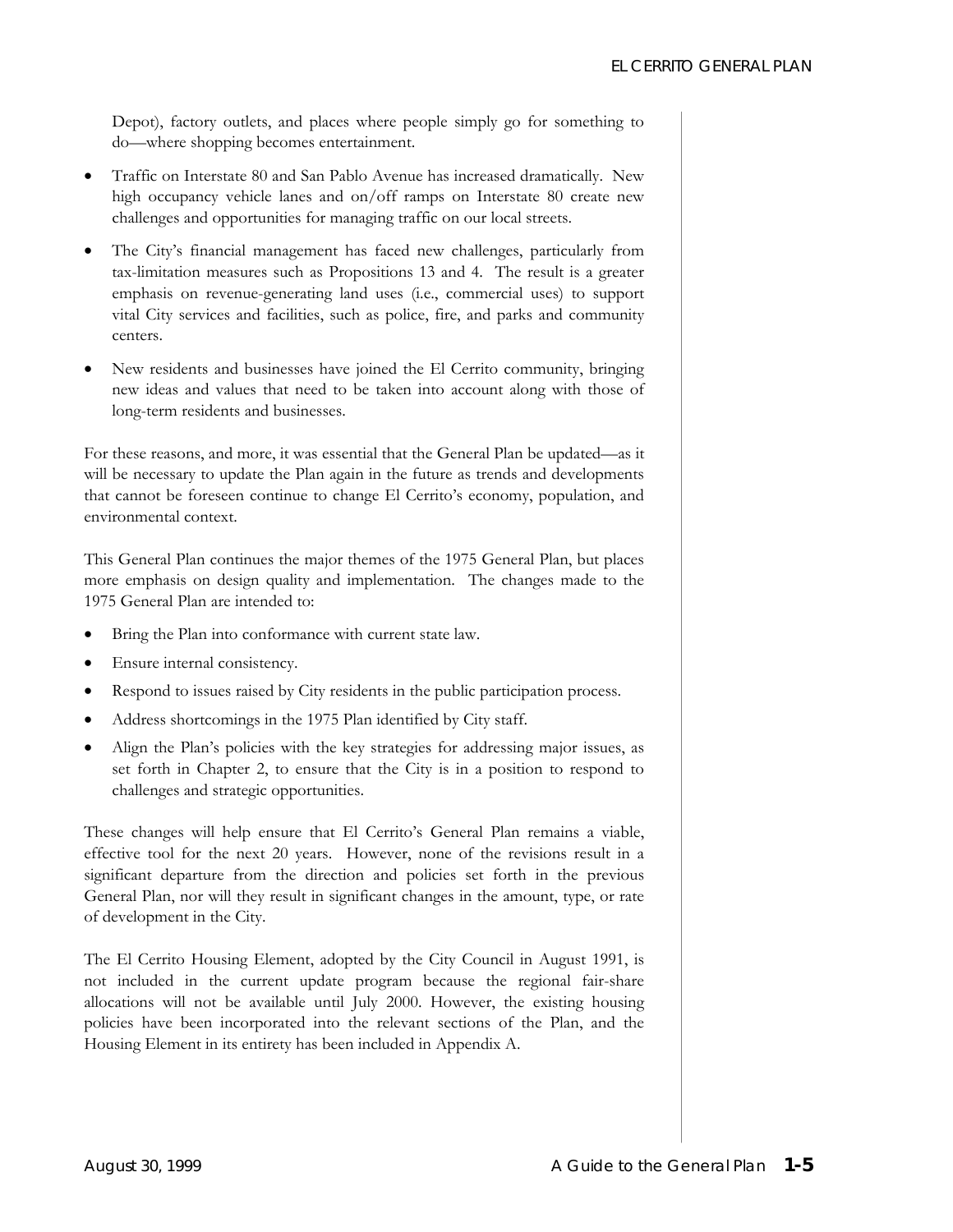### *Impact of Plan Adoption*

Once adopted, the General Plan is the basis for land use and other municipal decisions. The plan itself is not a regulation – for implementation, it relies on tools such as the zoning ordinance, subdivision ordinance, design review, capital improvement program, and a variety of special purpose ordinances and programs. These implementation measures are briefly described and related to General Plan policies in subsequent chapters.

In accordance with California law, the City's zoning ordinance and other implementation tools must be consistent with the General Plan. This means that the zoning ordinance will need to be reviewed after adoption of this Plan to ensure consistency. During the preparation and public review of zoning ordinance amendments, topics such as building height, densities, and allowed uses will be discussed for specific parcels. The general rule is that the zoning ordinance can be more restrictive than the General Plan, but cannot allow a greater level or completely different type of development than that described by the policies and standards in the General Plan.

### **D. Process for Developing this General Plan**

# *Public Participation*

The El Cerrito General Plan was developed through a three-phase process, consisting of issue exploration, alternatives analysis, and policy development. The City Council and Planning Commission provided overall direction, with the assistance of a Process Team of citizen representatives who worked closely with the consultant team and City staff to guide the public process for updating the Plan.

The first phase, the "Exploration" phase, consisted of a number of exercises to gauge the opinions of residents and business people. That phase ended with a joint meeting of the City Council, Planning Commission, and Process Team to provide direction for the "Alternatives" phase of the process. This phase consisted of a second round of neighborhood workshops that provided the basis for development and assessment of alternative development strategies, leading to development and selection of a "preferred strategy." The preferred strategy then provided the basis for the third phase of the process: preparation of the draft General Plan.

Key documents produced in the update process included the Existing Conditions Working Paper, Alternatives Assessment Report, draft General Plan and draft Environmental Impact Report (EIR). The Existing Conditions Working Paper was updated to become the Existing Conditions Report, serving as a background resource to the General Plan and EIR. The draft General Plan was reviewed in public discussion and hearings by the Planning Commission and City Council, and refined before adoption.